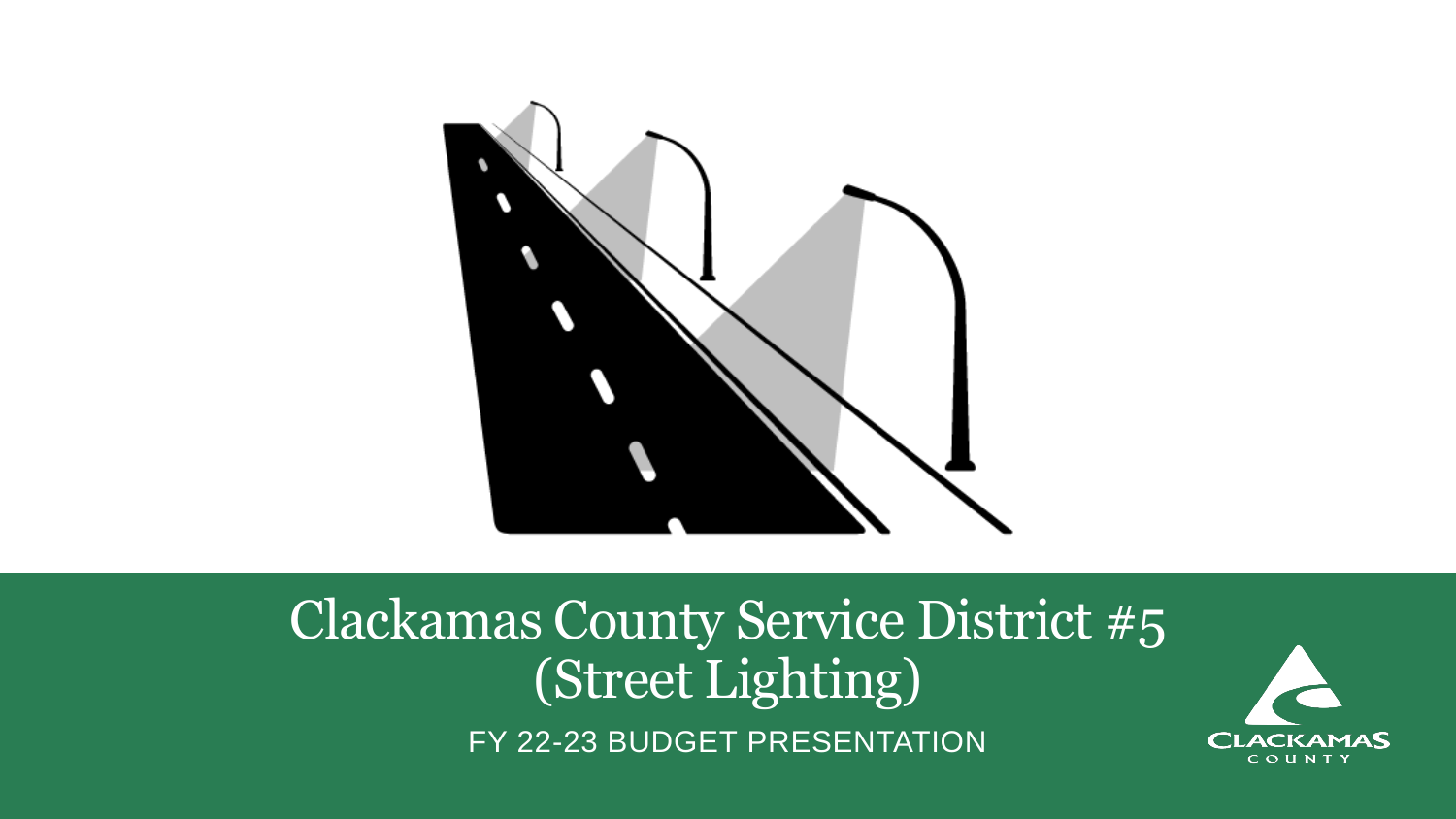### 2021 Major Accomplishments

| <b>AREA</b>            | <b>DESCRIPTION</b>                                                                                                                                                                                                                                                                                                                                                                                                                                                                                                                                                                                                                                                                                                                                                                                                                                                                                                                                                                             |
|------------------------|------------------------------------------------------------------------------------------------------------------------------------------------------------------------------------------------------------------------------------------------------------------------------------------------------------------------------------------------------------------------------------------------------------------------------------------------------------------------------------------------------------------------------------------------------------------------------------------------------------------------------------------------------------------------------------------------------------------------------------------------------------------------------------------------------------------------------------------------------------------------------------------------------------------------------------------------------------------------------------------------|
| <b>Street Lighting</b> | The installation of street lighting can be an effective way of increasing safety as it increases visibility to the travelling public<br>and can be a deterrent against crime.<br>During FY 2021/2022 the goal for the District was to review projects where lighting could improve safety; five projects have<br>been identified for investment.<br>• Revenue for the contributions comes from the 2013 sale of Option B lighting.<br>Conversion of light emitting diode (LED) street lighting continued in 2021/2022, with 401 LED lights being installed either<br>through conversions, new installations and replacements.<br>• 334 Acorn and 67 new/replacement fixtures were converted.<br>There continues to be no cost to Service District 5 for these conversions; Portland General Electric has covered all costs<br>associated with this transition.<br>District staff performed oversight of installation and operation of approximately 33 new street lighting projects related to |
|                        | land use applications.<br>An estimated 59 new street lights will be installed as a result of these projects.                                                                                                                                                                                                                                                                                                                                                                                                                                                                                                                                                                                                                                                                                                                                                                                                                                                                                   |

7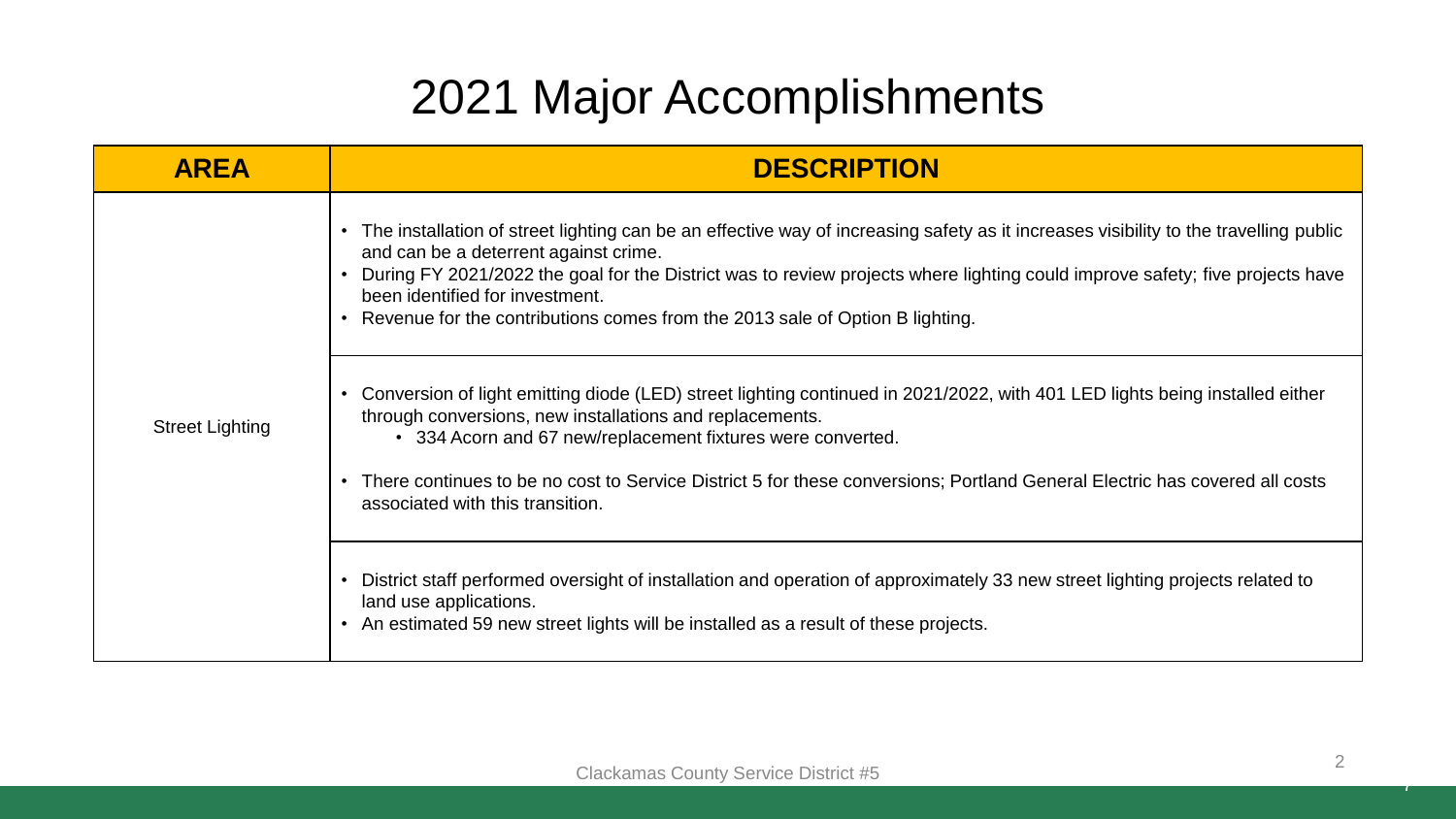#### Performance Clackamas Results Measures

|               |                                                                                                  | FY 19-20<br><b>Actuals</b>               | FY 20-21<br><b>Actuals</b> | FY 21-22<br><b>Target</b> | FY 21-22<br><b>Actuals as of</b><br>12/31/21 | FY 22-23<br><b>Target</b> |
|---------------|--------------------------------------------------------------------------------------------------|------------------------------------------|----------------------------|---------------------------|----------------------------------------------|---------------------------|
| Result        | % of streetlight maintenance requests completed within<br>five (5) business days                 |                                          | 80%                        | 80%                       | 90%                                          | 90%                       |
| <b>Result</b> | % of streetlights operational during random surveys                                              | New measure --<br>added FY<br>2020/2021. | 100%                       | 95%                       | 98%                                          | 95%                       |
| Output        | Average # days a repaired street light was<br>malfunctioning before the PGE repair was completed |                                          | 5                          | 3                         | 6                                            | 6                         |
| Output        | # street lighting service repairs $1$                                                            | 605                                      | 137                        | 40                        | 136                                          | 100                       |

 $1$  In FY 2019/2020 PGE was providing a running total of repairs from the beginning of the district Performance Clackamas reporting, rather than providing a month to month figure. Beginning in FY 2020/2021 we are reporting the total number of street lighting service requests called in to both Clackamas County and those reported directly to PGE. Previous years only reported the number of streetlight repairs called in to Clackamas County and the number was not capturing the PGE direct reports.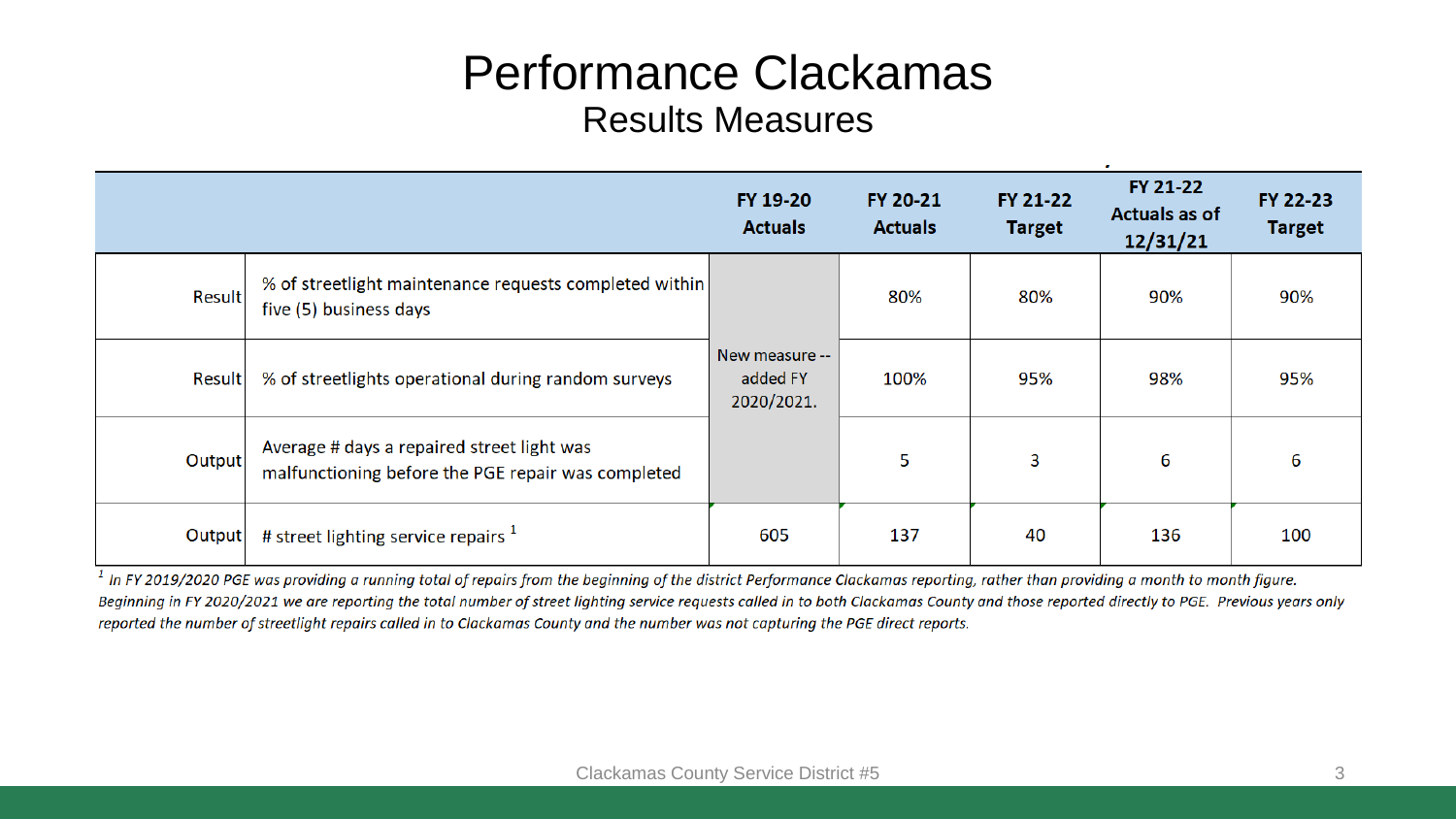### Program Profiles: FY 22-23 Summary

| Line of<br><b>Business</b> | Program                | <b>Total Funds</b> | % County<br><b>General Funds</b> | $\frac{9}{6}$<br><b>Restricted</b><br><b>Funds</b> | <b>Mandate: Fed/State/Cty</b><br>/IGA/None | % Program<br><b>Operated by</b><br><b>County</b>                                                   | Metrics: %<br><b>Target</b><br>Meet/Exceed<br>or Improve |
|----------------------------|------------------------|--------------------|----------------------------------|----------------------------------------------------|--------------------------------------------|----------------------------------------------------------------------------------------------------|----------------------------------------------------------|
| Targeted                   |                        |                    |                                  |                                                    |                                            | 6% of proposed<br>operating budget<br>and special<br>payments.                                     |                                                          |
| Improvement<br>Areas       | <b>Street Lighting</b> | \$5,467,162        | $0.00\%$                         | 100.00%                                            | <b>ORS 451</b>                             | Contracted<br>services includes<br><b>PGE</b> electricity and<br>capital project<br>contributions. | 100%                                                     |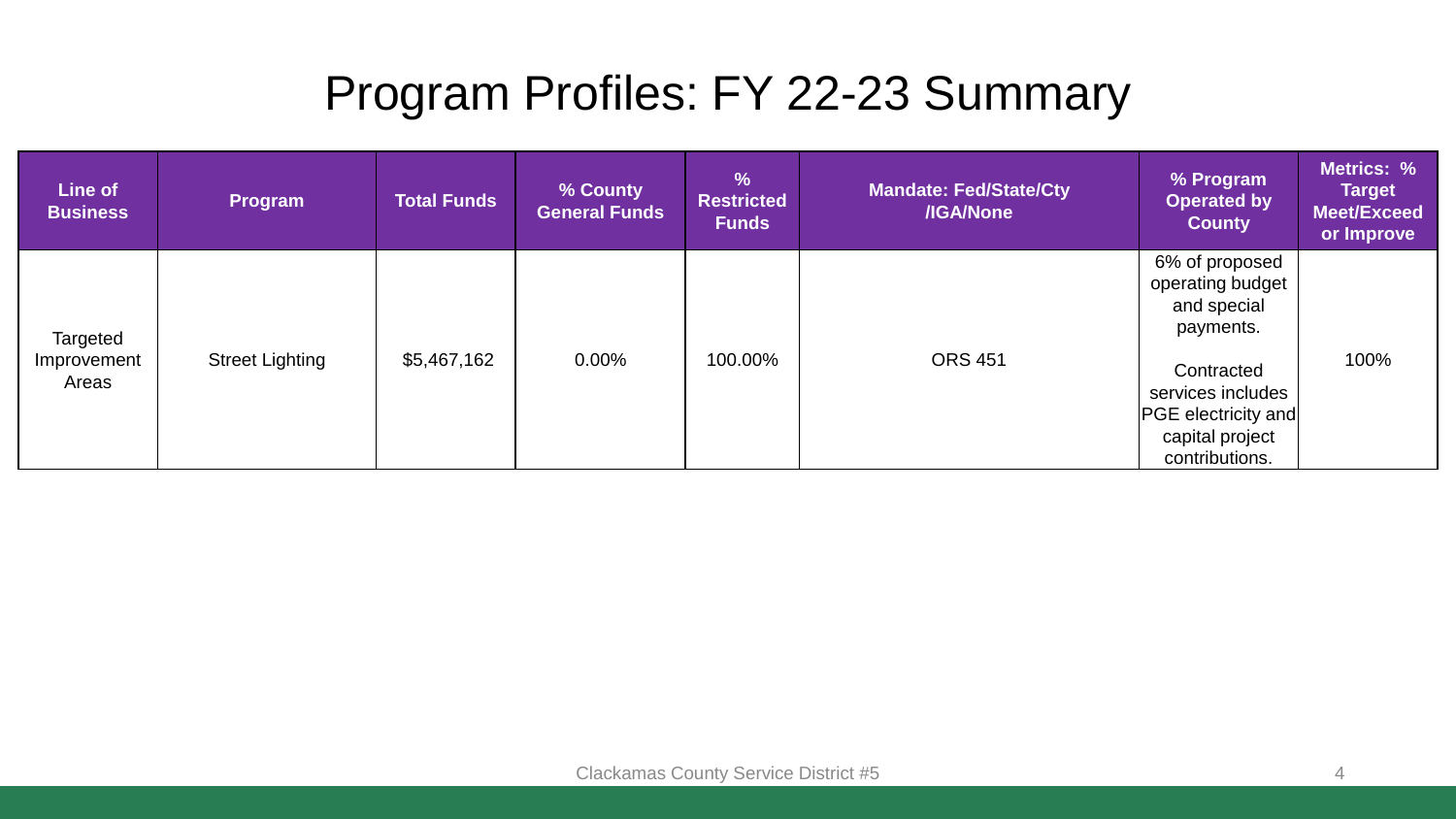#### FY 22-23 Revenue and Expenses

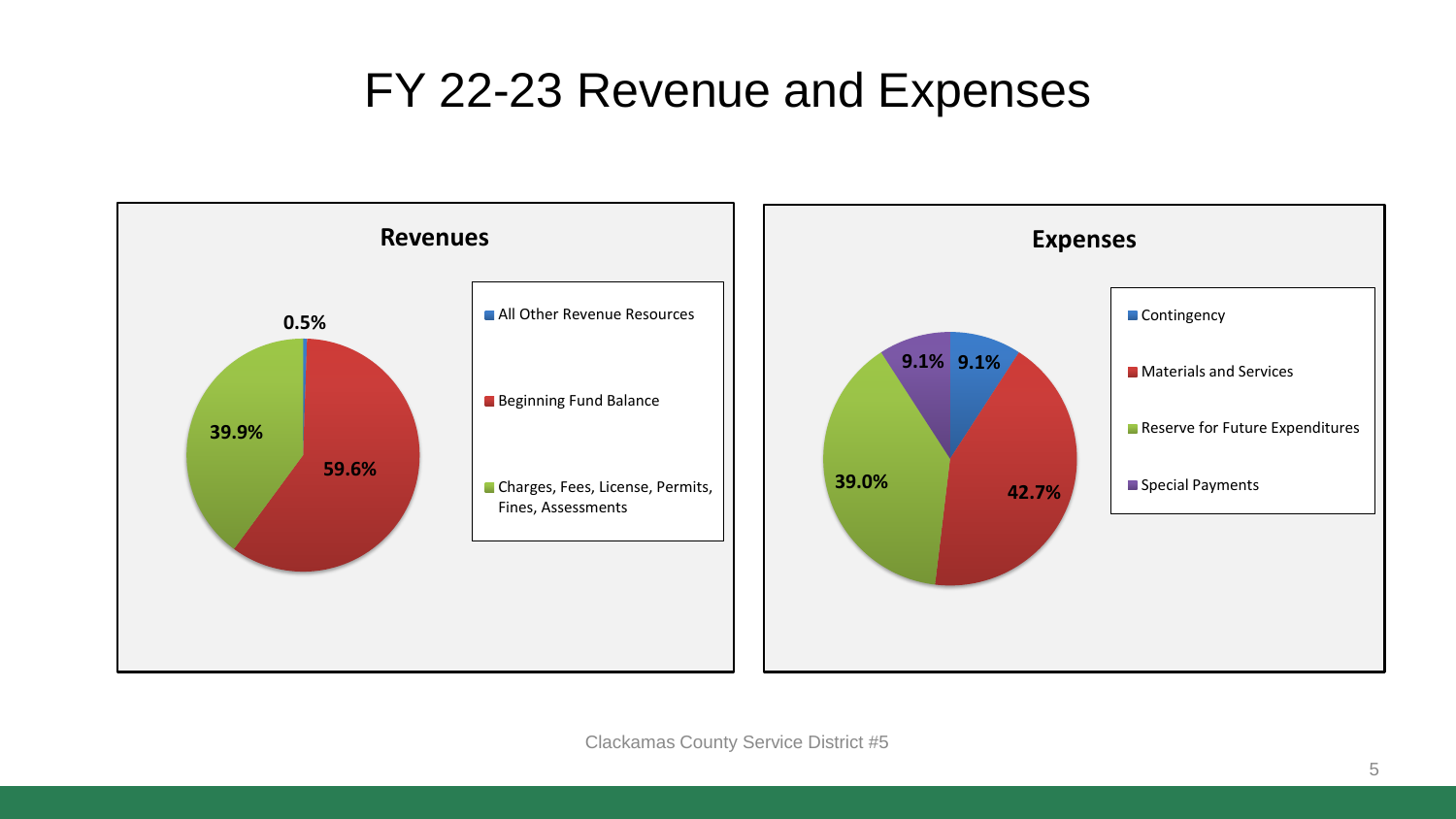### Summary of Revenue & Expenses

**Clackamas County Service District No. 5 (60)**

|                                                                                        | FY 19-20<br><b>Actual</b>        | FY 20-21<br><b>Actual</b> | FY 21-22<br><b>Amended</b><br><b>Budget</b> | FY 21-22<br>Projected<br><b>Year End</b> | FY 22-23<br><b>Proposed</b><br><b>Budget</b> | Chg from<br><b>Prior Yr</b><br><b>Budget</b> | % Chg<br>from Prior<br><b>Yr Budget</b> |
|----------------------------------------------------------------------------------------|----------------------------------|---------------------------|---------------------------------------------|------------------------------------------|----------------------------------------------|----------------------------------------------|-----------------------------------------|
| <b>Beginning Fund Balance</b>                                                          | 2,342,138                        | 2,650,242                 | 2,948,671                                   | 2,957,275                                | 3,255,982                                    | 307,311                                      | 10.4%                                   |
| Charges, Fees, License, Permits, Fines, /<br>All Other Revenue Resources               | 2,229,037<br>56,759              | 2,272,461<br>24,281       | 2,360,318<br>65,990                         | 2,360,318<br>30,000                      | 2,181,180<br>30,000                          | (179, 138)<br>(35,990)                       | $-7.6%$<br>$-54.5%$                     |
| <b>Operating Revenue</b>                                                               | 2,285,796                        | 2,296,742                 | 2,426,308                                   | 2,390,318                                | 2,211,180                                    | (215, 128)                                   | $-8.9%$                                 |
| <b>Total Revenue</b>                                                                   | 4,627,934                        | 4,946,984                 | 5,374,979                                   | 5,347,593                                | 5,467,162                                    | 92,183                                       | 1.7%                                    |
| <b>Materials and Services</b><br><b>Capital Outlay</b><br><b>Operating Expenditure</b> | 1,956,613<br>21,079<br>1,977,692 | 1,989,709<br>1,989,709    | 2,096,803<br>250,000<br>2,346,803           | 2,091,611<br>2,091,611                   | 2,337,200<br>2,337,200                       | 240,397<br>(250,000)<br>(9,603)              | 11.5%<br>$-100.0\%$<br>$-0.4%$          |
| <b>Special Payments</b><br>Reserve for Future Expenditures<br>Contingency              |                                  | $\overline{\phantom{a}}$  | 1,744,152<br>1,284,024                      |                                          | 500,000<br>2,129,962<br>500,000              | 500,000<br>385,810<br>(784, 024)             | 22.1%<br>$-61.1%$                       |
| <b>Total Expense</b>                                                                   | 1,977,692                        | 1,989,709                 | 5,374,979                                   | 2,091,611                                | 5,467,162                                    | 92,183                                       | 1.7%                                    |
| <b>Ending Fund Balance Restricted</b><br><b>Revenue Less Expense</b>                   | 2,650,242                        | 2,957,275                 |                                             | 3,255,982                                |                                              |                                              |                                         |
| Full Time Equiv Positions (FTE) Budgeted                                               |                                  |                           |                                             |                                          |                                              |                                              |                                         |

*\* FTE is shown in Material & Services (Contracted Labor). There are no personnel services in the districts.*

Clackamas County Service District #5 6 6 6 6 6 6 6 6 6 6 6 6 6 6 6 7 7 8 7 7 8 7 7 8 7 7 8 7 7 8 7 7 8 7 7 8 7 8 7 7 8 7 7 8 7 7 8 7 7 8 7 7 8 7 7 8 7 7 8 7 7 8 7 7 8 7 7 8 7 7 8 7 7 8 7 7 8 7 7 8 7 7 8 7 7 8 7 7 8 7 7 8 7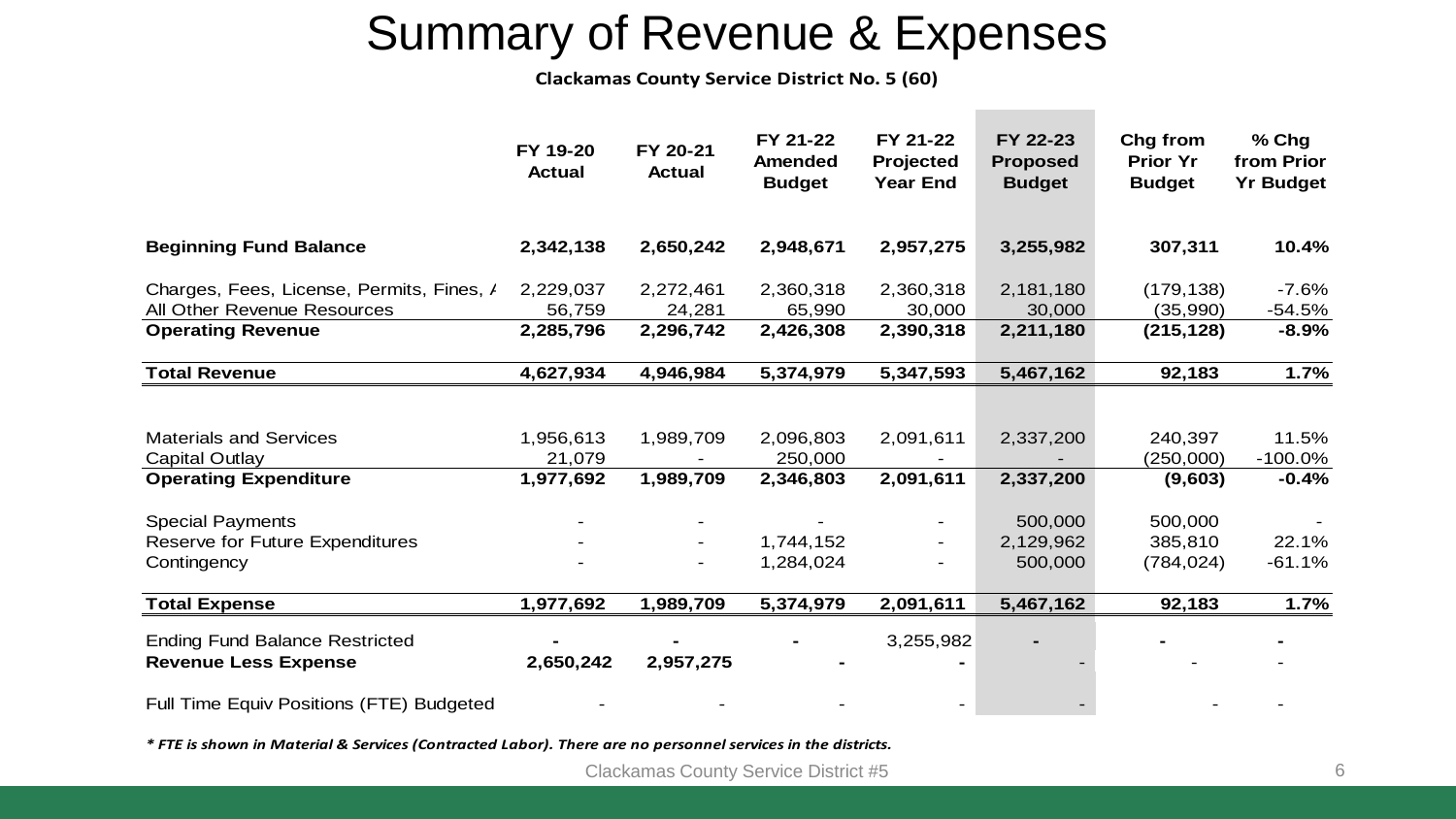#### Department Summary by Fund



#### **Transportation & Development (60)**

#### **Special District Budget Summary by Fund**

| <b>Line of Business</b><br>Program                                                                    | Prog #       | FY 22-23<br>FTE $*$ | FY 22-23<br><b>Street Lighting</b><br>District (SD5)<br><b>Fund (615)</b> | FY 22-23<br><b>Total</b><br><b>Budget</b> | <b>FY 22-23</b><br><b>General Fund</b><br><b>Subsidy in</b><br>Budget** |
|-------------------------------------------------------------------------------------------------------|--------------|---------------------|---------------------------------------------------------------------------|-------------------------------------------|-------------------------------------------------------------------------|
| Targeted Improvement Areas - Clackamas County<br>Service District #5 (SDN5)<br><b>Street Lighting</b> | 600402       |                     | 5,467,162                                                                 | 5,467,162                                 |                                                                         |
|                                                                                                       | <b>TOTAL</b> |                     | 5,467,162                                                                 | 5,467,162                                 |                                                                         |
| FY 21/22 Budget<br>\$ Increase (Decrease)<br>% Increase (Decrease)                                    |              |                     | 5,374,979<br>92,183<br>1.7%                                               | 5,374,979<br>92,183<br>1.7%               |                                                                         |

\* *FTE is shown in Material & Services (Contracted Labor). There are no personnel services in the districts.*

\*\* *General Fund Support is the subsidy, net of any other revenue received by the department.*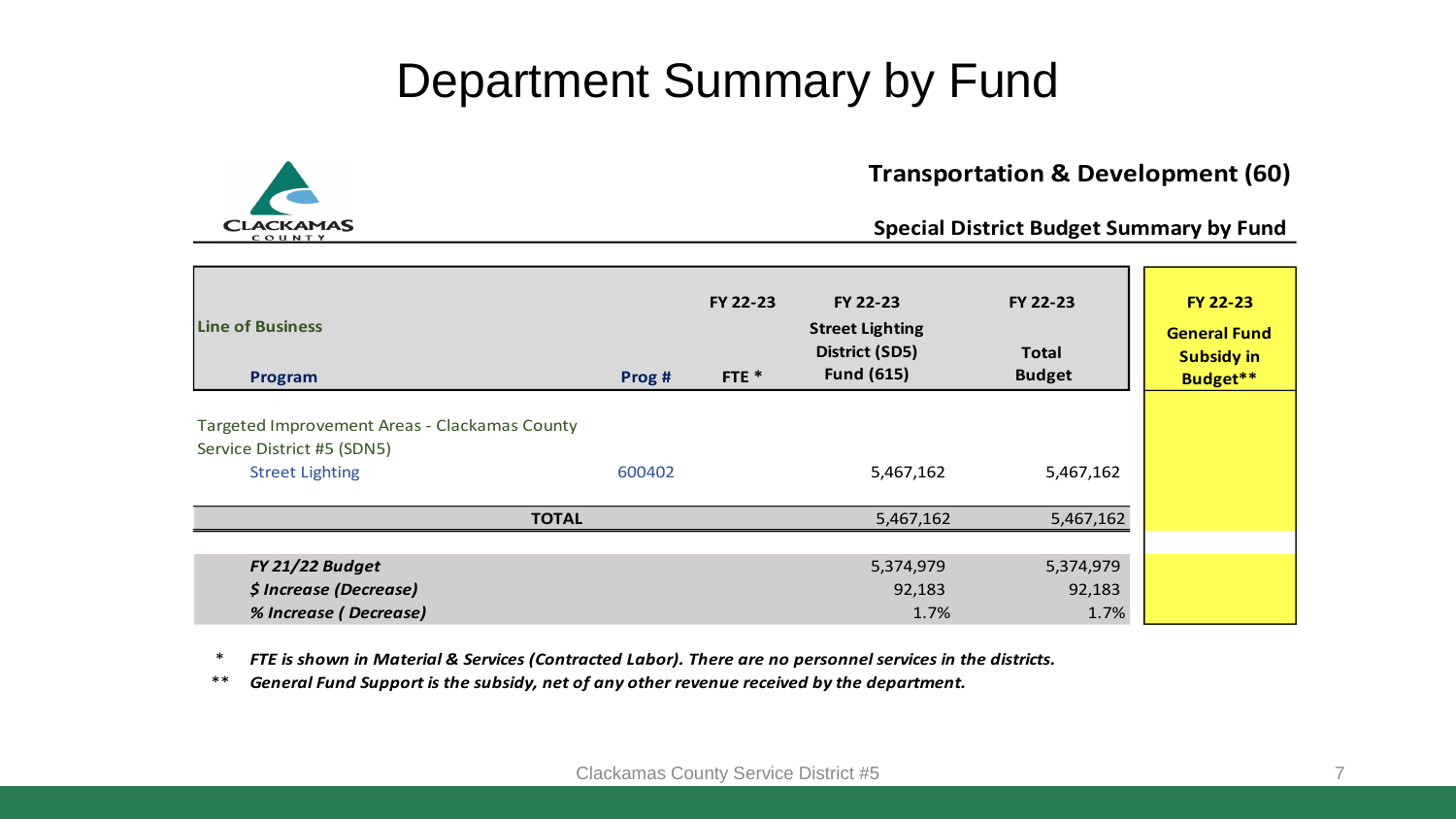## Significant Policy and/or Financial Issues

| <b>DESCRIPTION</b>                                                                                                                                                                                                                                                                                                                                                                                   | <b>IMPACT</b>                                                                                                                                                                                                                                                                                                                                                                                                                 |
|------------------------------------------------------------------------------------------------------------------------------------------------------------------------------------------------------------------------------------------------------------------------------------------------------------------------------------------------------------------------------------------------------|-------------------------------------------------------------------------------------------------------------------------------------------------------------------------------------------------------------------------------------------------------------------------------------------------------------------------------------------------------------------------------------------------------------------------------|
| The Street Lighting District (CCSD5) assumes a 0.5% (half of one percent) rate<br>reduction in FY 2022/2023; and is forecasting a 0.5% rate reduction each year between<br>FY 2023/2024 and FY 2025/2026.                                                                                                                                                                                            | • Reduce the rate revenue to a level that allows the district to<br>maintaining an adequate fund balance for operations, while<br>still providing for capital project investments to meet the<br>objectives of the district.                                                                                                                                                                                                  |
| Collaboration with the DTD Capital Projects group, the Urban Renewal Agency and the<br>City of Happy Valley identified project investments that will continue to enhance safety<br>within the district boundaries.<br>Between FY 2022/2023 and FY 2025/2026 the District has programmed \$1.9M in either<br>direct construction or Portland General Electric construction costs on various projects. | Direct payment to PGE for installation of PGE owned<br>lighting.<br>• City of Happy Valley: King Rd. and Idleman<br><b>Clackamas County Sheriff's Office: Discussions are</b><br>$\bullet$<br>being scheduled now.<br>Reimbursement for charges incurred by other agencies as<br>part of a capital project.<br>DTD Urban Renewal Agency: Linwood and Monroe.<br>$\bullet$<br>DTD Capital Project Group: 90th Ave<br>$\bullet$ |
| Conversions to light emitting diode (LED) street lighting will continue in FY 2022/2023.<br>There are a total of 551 fixtures still requiring conversion.<br>• 512 Techtra pendant style fixtures are planned for conversion by the end of 2022.<br>• 39 other fixture styles will also be reviewed for conversion.                                                                                  | LED lighting fixtures are known to be more cost effective,<br>sustainable and provide better quality light than the<br>traditional high-pressure sodium lights.<br>Costs for replacement have been covered by Portland<br>General Electric (PGE).                                                                                                                                                                             |